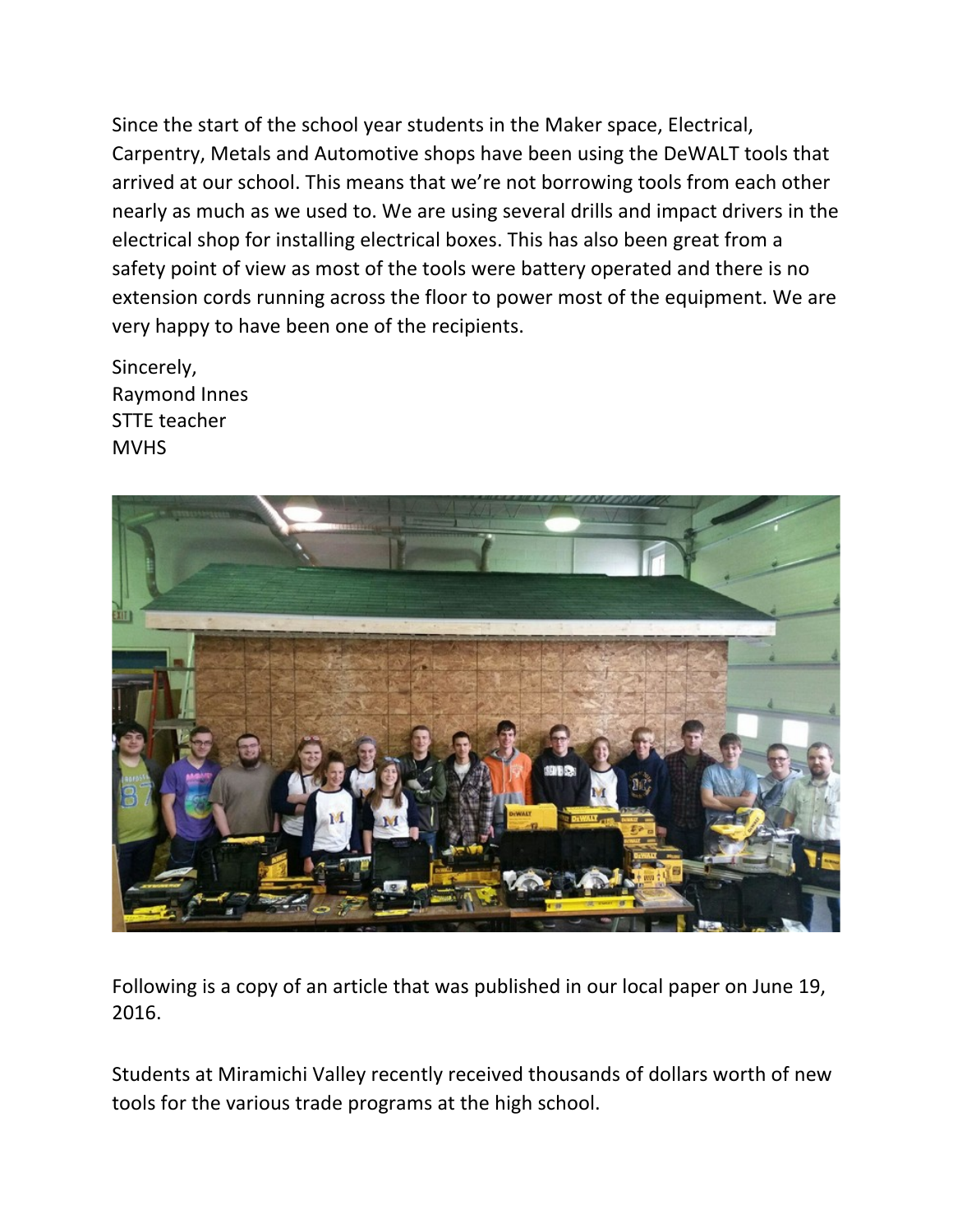Raymond Innes, a carpentry teacher at Miramichi Valley, said the school was the recipient of the Stanley DeWALT Tool Enhancement Program, which is put on through Skills Canada, and means students and staff received \$12, 000 worth of tools earlier this month.

Innes said some students are excited to return to school for the 2016-2017 academic year because of the new equipment.

"It's a pretty nice boost for our industrial area and for our students to have some new equipment to work with," said Innes

Receiving the tools goes hand-in-hand with the 2016 Skills Canada National Competition (SCNC), which was held earlier this month in Moncton.

Innes said each year schools within the province hosting the competition can submit an application for the tool enhancement program.

The Skills Canada website said Stanley Black & Decker – Stanley DeWALT, is an official supplier and sponsor of the event.

"By providing Stanley hand tools and DeWALT power tools for competitor use, "read the site.

Innes submitted and online application in April, which asked questions such as how many students would be impacted at the respective school by receiving these tools.

"Following SCNC, the tools used during the event are donated to eligible schools in the province in which SCNC is held through the Stanley DeWALT Tool Enhancement Program," it reads.

The various tools recipients receive from the enhancement program range from miter saws to accessories.

Innes said the tools are being distributed through various shops around the Miramichi Valley, such as the carpentry department and the Maker Space room.

The Maker Space room is technology based and hands-on.

"We've got some 3D printer technology and Oculus Rift and a couple of drones and so they're doing a lot of technology-related stuff. And so some of the tools we'll use up there as well," he said.